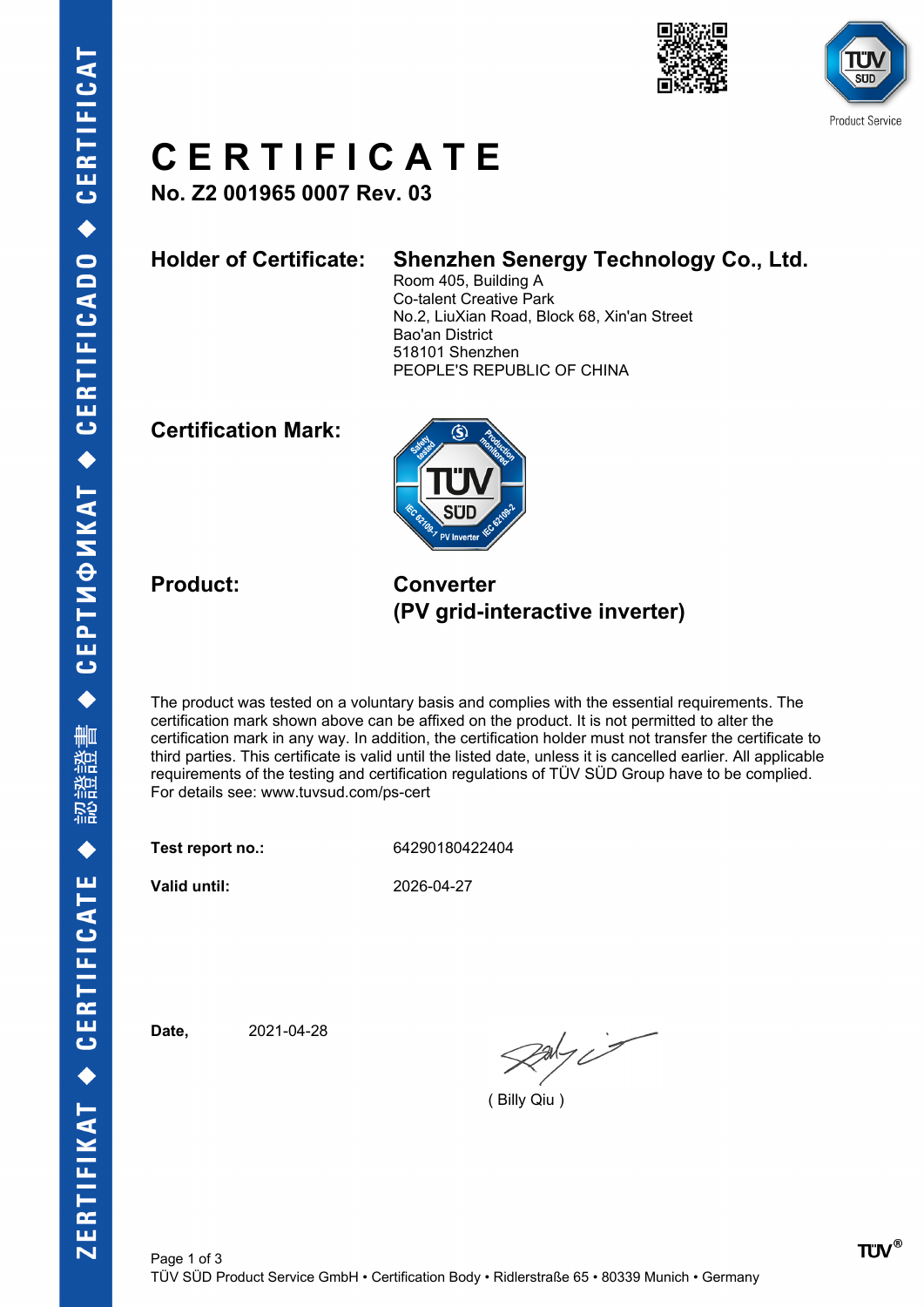

## **C E R T I F I C A T E**

**No. Z2 001965 0007 Rev. 03**

**Model(s): SE 1KTL-S1, SE 1K5TL-S1, SE 2KTL-S1, SE 2K5TL-S1, SE 3KTL-S1, PV-3000S-V, PV-3600S-V, SE 3K6TL-S1, SE 3KTL-D1, SE 3K6TL-D1, SE 4KTL-D1, SE 4K6TL-D1, SE 5KTL-D1, PV-5000S-V, SE 6KTL-D1** 

#### **Parameters:**

| Model:                                        | SE 1KTL-S1                  | SE 1K5TL-S1                        | SE 2KTL-S1                    | SE 2K5TL-S1                 |  |
|-----------------------------------------------|-----------------------------|------------------------------------|-------------------------------|-----------------------------|--|
| Maximum rated d.c. input<br>voltage           | 600 Vd.c.                   | 600Vd.c.                           | 600 Vd.c.                     | 600 Vd.c.                   |  |
| PV input MPPT operating<br>voltage range      | $70 \sim 580$ Vd.c.         | 70-580Vd.c.<br>$70 \sim 580$ Vd.c. |                               | $70 \sim 580$ Vd.c.         |  |
| Maximum operating PV<br>input current         | $13$ Ad.c.                  | 13Ad.c.                            | 13 Ad.c.                      | 13 Ad.c.                    |  |
| Maximum total PV array s-c<br>current         | 15 Ad.c.                    | 15Ad.c.                            | $15$ Ad.c.                    | $15$ Ad.c.                  |  |
| a.c. output voltage range                     | 230 Va.c.                   | 220/230Va.c.                       | 230 Va.c.                     | 230 Va.c.                   |  |
| Nominal a.c. output<br>frequency              | 50/60 Hz                    | 50/60 Hz                           | 50/60 Hz                      | 50/60 Hz                    |  |
| Maximum continuous a.c.<br>output current     | 4,8 Aa.c.                   | 7,2 Aa.c                           | 9,5 Aa.c.                     | 11,9 Aa.c                   |  |
| Nominal output active<br>power P <sub>n</sub> | 1 kW                        | 1.5kW                              | 2 kW                          | 2.5 kW                      |  |
| Power factor                                  | 0,8 ind. $\sim$ 0,8<br>cap. | 0,8 ind. $-0,8$<br>cap.            | $0,8$ ind. $\sim 0.8$<br>cap. | 0,8 ind. $\sim$ 0,8<br>cap. |  |
| Temperature range                             | $-25$ ~+60°C                | $-25$ ~+60°C                       | $-25$ ~+60 $^{\circ}$ C       | $-25$ ~+60 $^{\circ}$ C     |  |
| Degree of protection                          | IP 65                       | IP 65                              | IP 65                         | IP 65                       |  |
| <b>Protection class</b>                       |                             |                                    |                               |                             |  |

| Model:                                    | SE 3KTL-S1                  | PV-3000S-V<br>SE 3K6TL-S1 |                               | PV-3600S-V              |  |
|-------------------------------------------|-----------------------------|---------------------------|-------------------------------|-------------------------|--|
| Maximum rated d.c. input<br>voltage       | 600 Vd.c.                   | 600Vd.c.<br>600 Vd.c.     |                               | 600Vd.c.                |  |
| PV input MPPT operating<br>voltage range  | $70 \sim 580$ Vd.c.         | 70-580Vd.c.               | $70 \sim 580$ Vd.c.           | 70-580Vd.c.             |  |
| Maximum operating PV<br>input current     | $13$ Ad.c.                  | 13Ad.c.                   | 13 Ad.c.                      | 13Ad.c.                 |  |
| Maximum total PV array s-c<br>current     | $15$ Ad.c.                  | $15$ Ad.c.                | $15$ Ad.c.                    | $15$ Ad.c.              |  |
| a.c. output voltage range                 | 230 Va.c.                   | 220/230Va.c.              | 230 Va.c.                     | 220/230Va.c.            |  |
| Nominal a.c. output<br>frequency          | 50/60 Hz                    | 50/60 Hz                  | 50/60 Hz                      | 50/60 Hz                |  |
| Maximum continuous a.c.<br>output current | 14,3 Aa.c                   | 14,3Aa.c.                 | 17,2 Aa.c.                    | 17,2Aa.c.               |  |
| Nominal output active<br>power $P_n$      | 3 kW                        | 3kW                       | 3.6 kW                        | 3.6kW                   |  |
| Power factor                              | 0,8 ind. $\sim$ 0,8<br>cap. | 0,8 ind. $-0,8$<br>cap.   | $0,8$ ind. $\sim 0,8$<br>cap. | 0,8 ind. $-0,8$<br>cap. |  |
| Temperature range                         | $-25$ ~+60 $^{\circ}$ C     | $-25$ ~+60 $^{\circ}$ C   | $-25$ ~+60 $^{\circ}$ C       | -25~+60°C               |  |
| Degree of protection                      | IP 65                       | IP 65                     | IP 65                         | IP 65                   |  |
| Protection class                          |                             |                           |                               |                         |  |

Page 2 of 3

TÜV SÜD Product Service GmbH • Certification Body • Ridlerstraße 65 • 80339 Munich • Germany

**TÜV®**